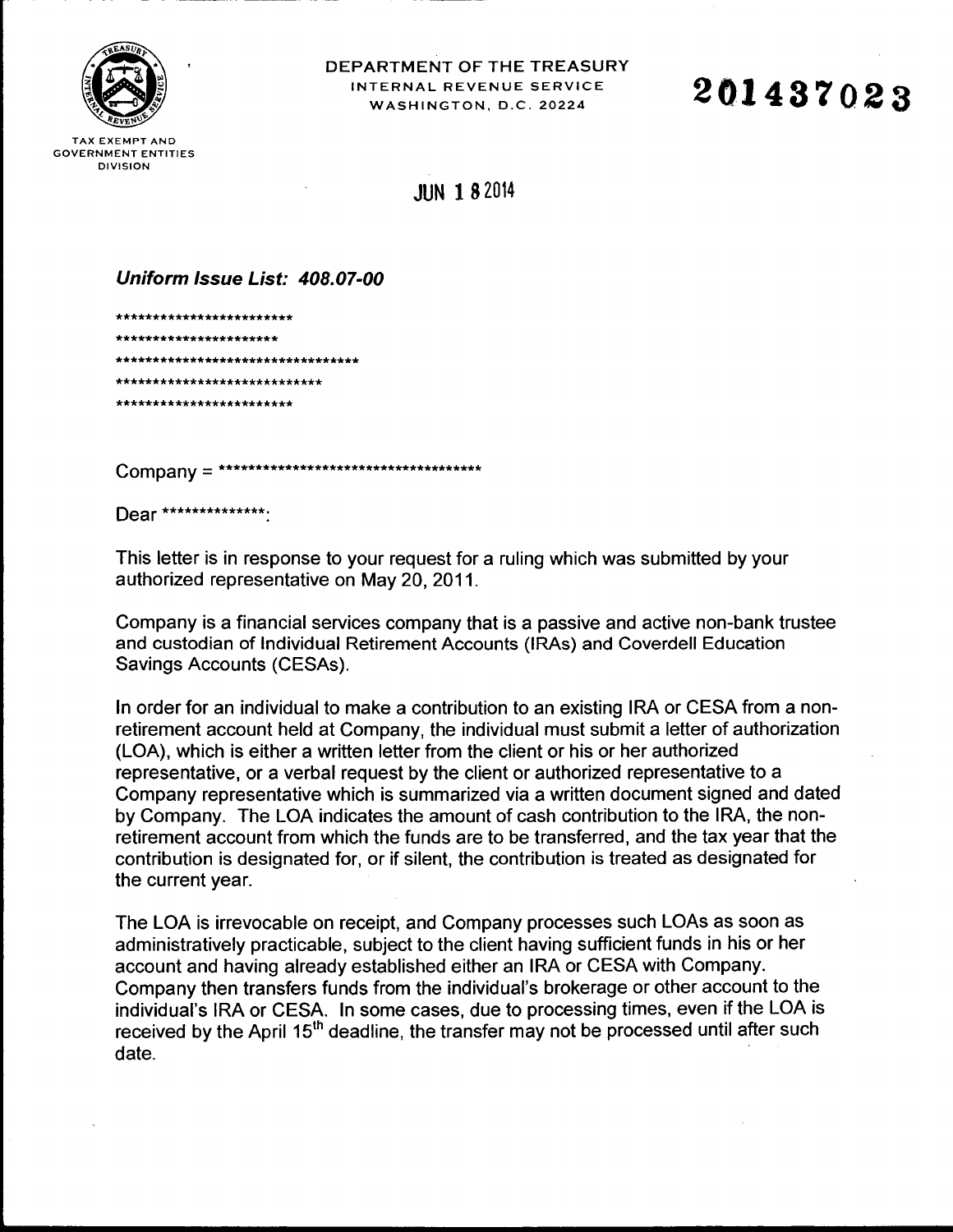Accordingly, you have asked us to rule that an individual who submits a LOA directing Company to transfer funds from a non-retirement account to a IRA or CESA, postmarked or transmitted not later than the time prescribed by law for filing the individual's tax return for such taxable year, shall be deemed to have made a cash contribution to an IRA or CESA on the last day of the preceding taxable year under sections 219(f)(3), 408(a)(1 ), 408A(c)(7), 530(b)(1 )(A), and 530(b)(4) of the Code (as applicable), provided the funds are, in fact, transferred in a reasonable time.

Section 219(f)(3) of the Code states that a taxpayer shall be deemed to have made a contribution to an individual retirement plan on the last day of the preceding taxable year if the contribution is made on account of such taxable year and is made not later than the time prescribed by law for filing the return for such taxable year (not including extensions thereof)

Section 408(a)(1) of the Code generally provides that no contribution to an IRA will be accepted unless it is in cash, and not in excess of the amount in effect for such taxable year under section 219(b)(1)(A).

Section 530(b)(1)(A) of the Code states that no contribution to a CESA will be accepted unless it is in cash, made before the date on which the beneficiary attains age 18, and not in excess of \$2,000 in aggregate for the year, not counting rollover contributions.

Section 530(b)(4) of the Code states that a taxpayer shall be deemed to have made a contribution to a CESA on the last day of the preceding taxable year if the contribution is made on account of such taxable year and is made not later than the time prescribed by law for filing the return for such taxable year (not including extensions thereof).

Section 7502(a)(1) of the Code provides that where a payment is required to be made within a period prescribed by any provision of the internal revenue laws, the date of the United States postmark stamped on the cover in which such payment is mailed shall be deemed the date of payment.

We conclude with respect to your ruling request that an individual who submits an LOA to Company directing it to transfer funds from a non-retirement Company account to an IRA or CESA if, when received, the date of the U.S. postmark stamped on the cover in which such payment is mailed (or if a verbal request, the date upon which the request is made to a Company representative) is not later than the due date of the taxpayer's return (not including extensions thereof), such individual shall be deemed to have made a cash contribution to such IRA or CESA on the last day of the preceding taxable year under sections 219(f)(3), 408(a)(1), 408A(c)(7), 530(b)(1)(A), and 530(b)(A) of the Code (as applicable), provided the funds are, in fact, transferred as soon a administratively practicable.

This ruling assumes that the IRAs in question satisfy the requirements of section 408 and the CESAs in question satisfy the requirements of section 530 of the Code.

 $\label{eq:2.1} \frac{1}{\mathbf{r}^2} \left[ \begin{array}{cc} \mathbf{r}^2 & \mathbf{r}^2 & \mathbf{r}^2 \\ \mathbf{r}^2 & \mathbf{r}^2 & \mathbf{r}^2 \end{array} \right] \left[ \begin{array}{cc} \mathbf{r}^2 & \mathbf{r}^2 & \mathbf{r}^2 \\ \mathbf{r}^2 & \mathbf{r}^2 & \mathbf{r}^2 \end{array} \right]$